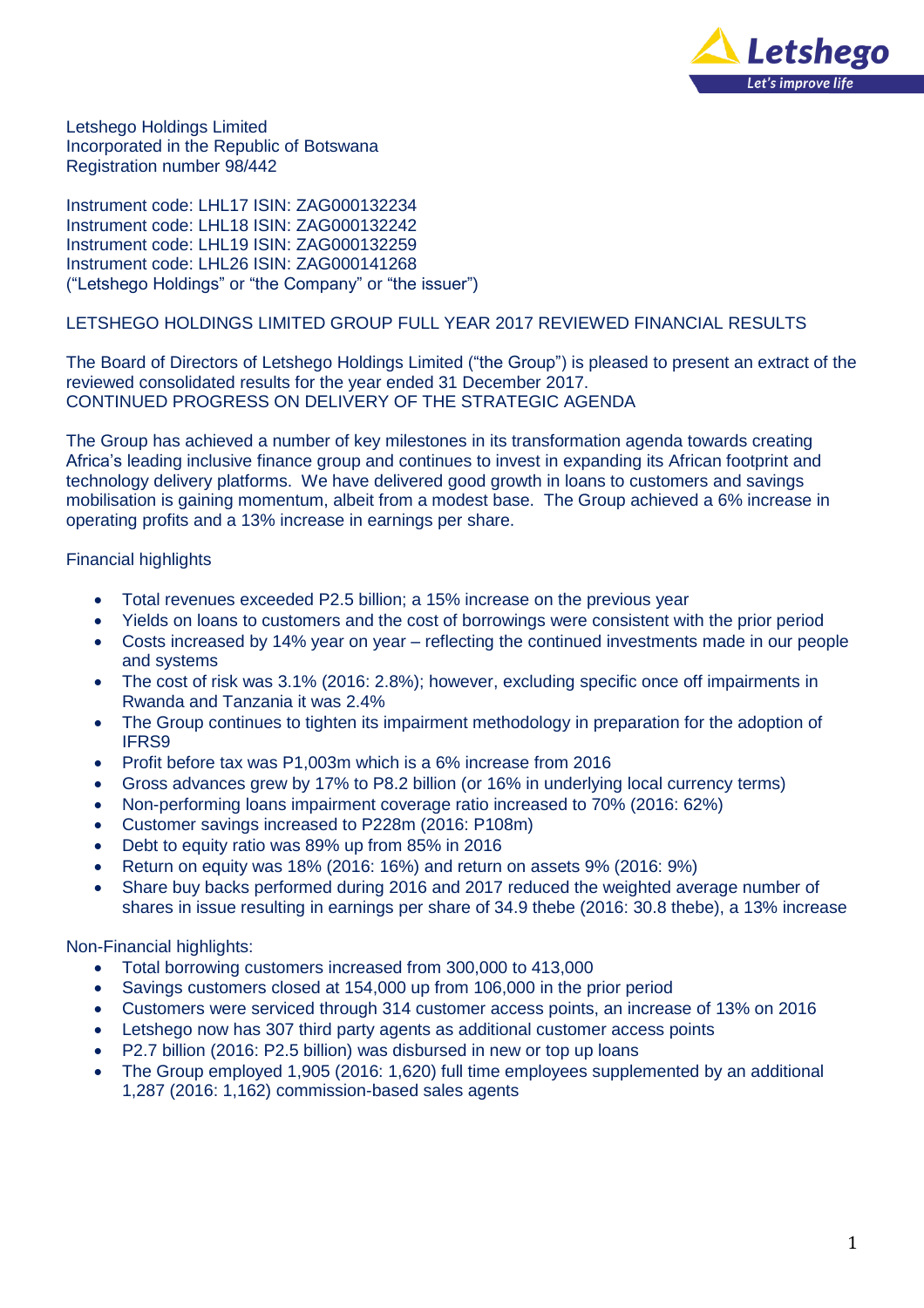

Key highlights of progress with delivery of the strategic agenda during the year include:

Embracing financial inclusion: During this year, our focus has been on operationalising our solutions and ensuring new access channels are tested and piloted. Key achievements included:

- The launch of the LetsGo Blue Box agency solution in Mozambique. The LetsGo All-in-1 solution simplifies and streamlines the customer experience by delivering a solution that allows a single relationship with Letshego to save, borrow, be paid and pay as well as meet customers other financial needs such as insurance. LetsGo is the start of our offering to bring under-served customers into the formal financial sector in a responsible and sustainable manner.
- Our third party agency network has continued to expand in Tanzania and other initiatives in Nigeria and Namibia are in pilot or at advanced planning stages. At year end Letshego had 307 third party agents across Mozambique and Tanzania.
- Our educational credit solutions have delivered significant growth in this new segment. The loan portfolio was P42m at year end (2016: P nil). Tanzania, Nigeria and Kenya have over 250 schools in this portfolio. Cross selling in this ecosystem resulted in over 750 teachers taking personal deduction at source loans with a value of P14m. The schools have become savings customers in Tanzania and Nigeria. The solution was launched in Uganda during January 2018 and Ghana is scheduled for March 2018.
- The low cost housing solution loan portfolio increased from P250m to P340m during the period and remains an important part of our offering to customers.
- Short term mobile loans were introduced in Ghana during September 2017. At year end loans to over 60000 customers were made with a balance of P42m. A new mobile savings solution was introduced in Ghana in late 2017 with encouraging early signs. Mobile loans and savings offerings to new and existing customers are expected to be introduced in more countries during 2018.

Growing the franchise: Our core business of 'deduction at source lending' performed well in 2017. Acceptable growth was achieved in our three largest markets; Botswana –3, Namibia – 16% and Mozambique – 38%. Letshego Swaziland increased its loan portfolio by 64% and joined Botswana as countries that have made significant progress in growing and diversifying the non-government deduction at source businesses. Ghana was the latest market added to our regional footprint in 2017, via the successful acquisition of Afb Ghana. Ghana is already generating strong revenues in its first year of joining the Group, and we have begun the diversification of this loans only business to offering savings solutions through a mobile wallet.

In Nigeria, our 2017 pilot for deduction at source lending has proven successful. Initially, we will focus on employers in Lagos state, with particular interest in teachers who we will engage through their union. Entry to other states is being considered.

Overall, credit customer numbers increased from 300,000 to 413,000.

Our customer savings numbers increased from 106,000 to 154,000 and closed with deposits / savings due to customers of P228 million. While this is off a low base, we are encouraged by the progress made in conversion of credit customers to savings customers and 2018 will see the roll out of our LetsGo access channel in more markets.

Enhancing customer experience: Letshego remains committed to continuously reviewing and improving our solutions to enhance sustainable benefits for our customers, as well as to provide an ever-improving level of customer experience. Improvement is achieved through our market understanding, listening to customers via our ongoing social impact surveys and leveraging the latest developments in technology. Our marketing campaigns are adopting a more educational approach for our customers in demonstrating how, if effectively administered and managed, our financial solutions can reduce financial stress, and provide opportunity.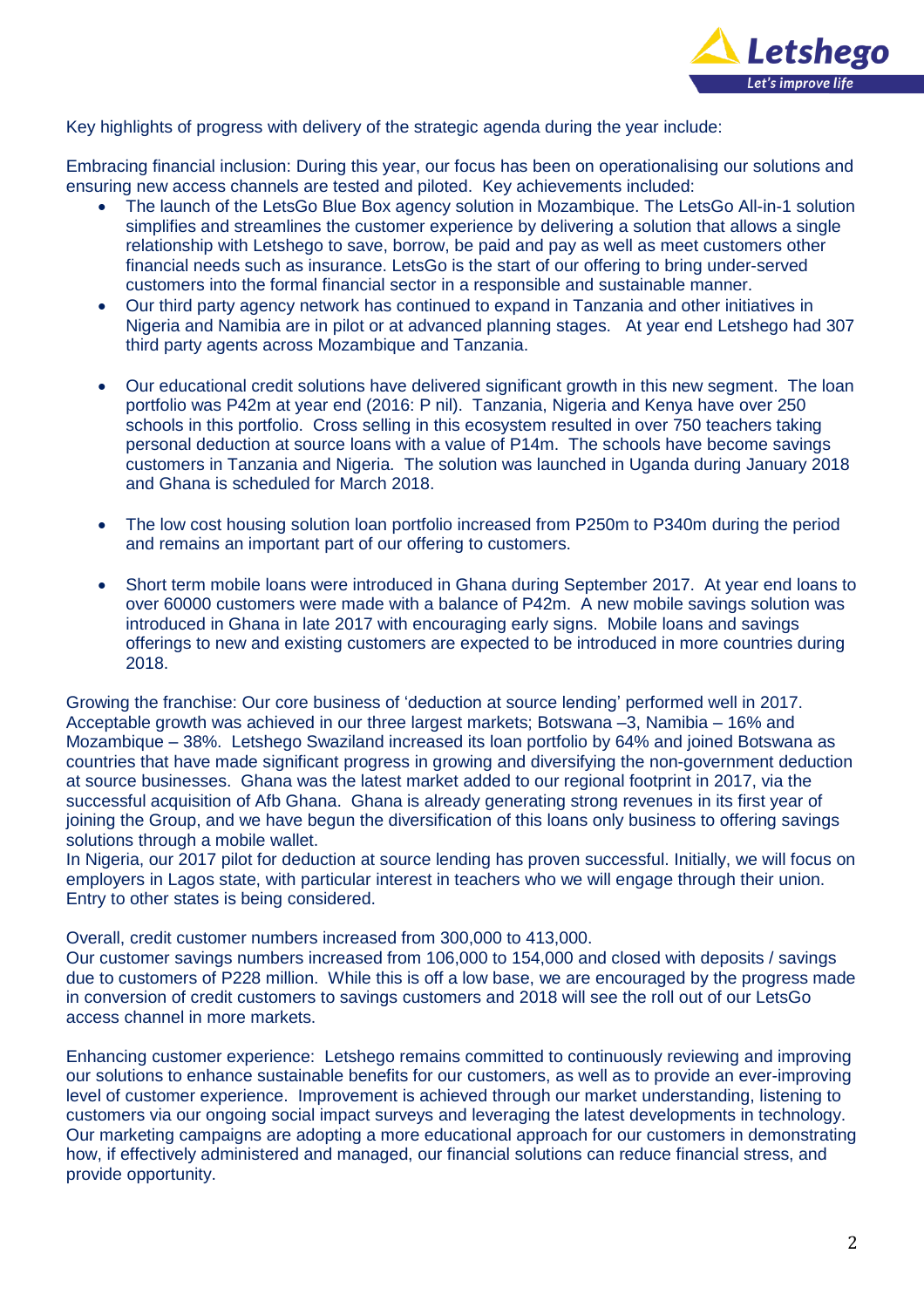

Embedding future capability: Our operational platform, 'Bancs' was introduced into Nigeria in 2017. Achieving consistency in operating systems provides obvious benefits in risk management, cost reduction, track, monitoring, delivery in solutions and customer experience. As part of integrating new subsidiaries, Oracle EBS went live in Nigeria at the end of July and the migration to Bancs took place in November. Tanzania and Ghana are now the only markets not on the standard operational platform – we are working through the detailed program plans for 2018/19.

At a Group level, 2017 included the planning phase of the Group reconciliation system that aggregates all reconciliation data and processes for the Group into the Corona/Smartstream platform. This implementation has been phased for country implementation over the coming year. We continue to invest in new and alternative credit scoring methodologies and a data analytics team have been established.

Analysis of the results for the period

This period's results show good growth and a return to improved profitability.

Loan growth was 17% in BWP terms and 16% in local currency. The quality of the loan book remains at targeted levels with the exception of Rwanda and Tanzania where we have taken additional provisions on specific segments of the loan portfolios. The loan loss ratio was 3.1% - this is higher than targeted levels (up to 3%); however, if the referenced Rwanda and Tanzania portfolio are removed the loan loss rate was 2.4%. Our coverage ratio continues to improve and we are well positioned for the introduction of IFRS 9 in 2018.

Customer deposits grew by 112% and the impact of our customer savings solutions is gaining traction. Savings customer numbers increased from 106,000 to 154,000. New funding lines were introduced resulting in a 17% increase in borrowings; the Group has a strong funding pipeline in place to support the business growth going forward.

Profit before tax of BWP1,003 million was 6% higher period on period. Operating income increased by 11% - this reflected the underlying growth in advances to customers and was supported by stable interest margins and cost of funding. Costs increased by 14% and are normalising after a period of investment in the business; this trend is expected to continue going forward.

## Acquisition – Ghana

Letshego acquired a 100% shareholding in AFB Ghana Plc during January 2017. The financial results of AFB Ghana have therefore been included in these reviewed results for the year ended 31 December 2017 for the first time. The purchase consideration was P91m. AFB Ghana has over 42,000 customers, 233 members of staff and 25 customer access points. It contributed P36 million to the 2017 pre-tax profit and its loans to customer's portfolio was P346 million at end December 2017.

### Funding, capital structure and dividend policy

During the year all significant funding lines that matured were successfully refinanced demonstrating the confidence that the market continues to have in Letshego. Of note was the Group's success in switching two ZAR denominated bonds that are listed on the JSE to longer maturity dates, at a reduced cost and improving the group's maturity profile. New DFI funding lines were negotiated and are being drawn down in 2018. The Group's Ba3 Moody's credit rating remained unchanged during the year.

The dividend pay-out ratio has been maintained at 50% following an internal review and the debt to equity ratio improved to 89% at year-end (2016: 85%). The Group's cash flows and funding pipeline allowed for the share buyback mandate to be exercised again in 2017 - this resulted in 24.4m shares (1%) being repurchased at an average price of P1.97 per share. We will request Shareholders at the upcoming AGM to extend the buy -back mandate.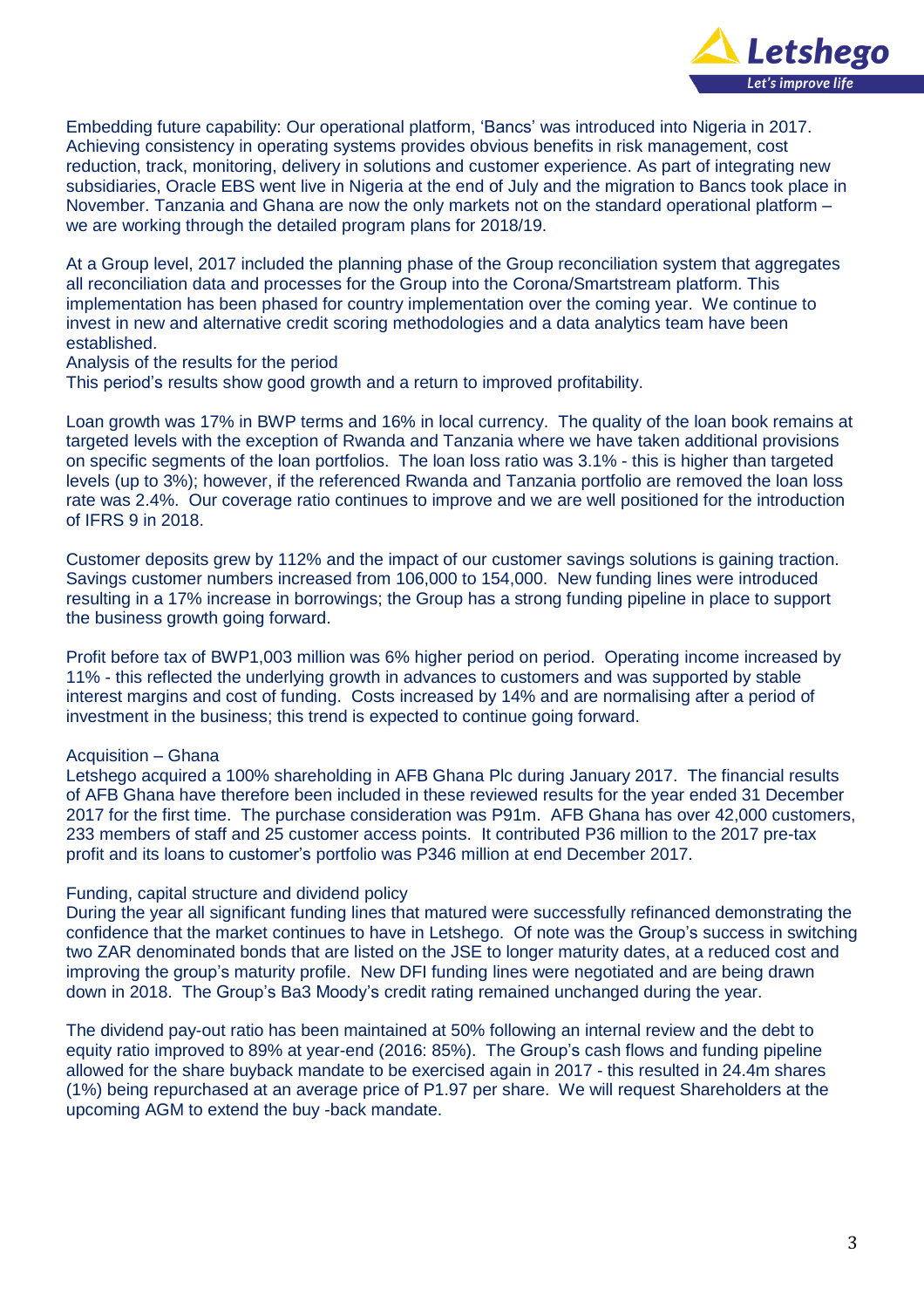

This share buy-back programme is intended to generate returns for shareholder over and above the existing dividend policy. Since Letshego listed on the Botswana Stock Exchange in 2002 it has raised BWP646 million from Shareholders. In the same period, it has returned over BWP2 billion to Shareholders by way of dividends and share buy-backs. Of this, BWP1.4 billion has been returned since 2014.

## Letshego Namibia – IPO on the Namibian Stock Exchange (NSX)

Letshego Namibia successfully listed on the NSX on 28 September 2017, with an initial market capitalisation of N\$1.9bn. As a result of the IPO, the Group's shareholding in Letshego Namibia reduced from 85% to 79%, with the Group's share of the proceeds from the listing being N\$117m (BWP87m). The Board has recommended a special dividend of 4.1 thebe per share as the distribution of the proceeds to Shareholders.

## Group Structure

The Group has introduced an intermediate holding company structure in Mauritius and over time, the Group subsidiary companies are expected to be moved to that ownership structure. This will not result in any change in the ultimate ownership of the subsidiaries but will allow for a more tax efficient movement of dividends within the Group.

## Board of Directors

The Board comprises of twelve Directors - seven independent non-executive Directors, three nonexecutive Directors and two executive Directors. Of the three non-executive Directors, two represent Botswana Insurance Holdings Limited (BIHL) and one represents African Development Partners I (ADP I). Both BIHL and ADP I have material shareholdings in Letshego Holdings Limited. Due to internal changes in these organisations, Catherine Lesetedi replaced Gaffar Hassam as one of the BIHL representatives and Runa Alam replaced Idris Mohammed as the ADP I representative. The Board thanks Gaffar and Idris for their contribution to the Group during their period on the Board and welcomes Catherine as well as Runa and looks forward to their contribution.

### **Prospects**

Letshego continues to drive its financial inclusion strategy and strengthen its operations through investment in technology and people as well as through strategic partnerships. The Board of Directors is confident that the Group is well positioned to benefit from the growing markets in which it is active and views inorganic expansion via acquisitions as important to the acceleration of Letshego's strategy. As such it will continue to seek and review options for the Group to pursue.

### Auditors' review

The condensed annual financial statements from which the financial information set out in this announcement has been extracted, has been reviewed but not audited by PricewaterhouseCoopers, the Letshego Group's external auditors. Their unqualified review report is available for inspection at the Group's registered office.

### Dividend notice

Notice is hereby given that the Board has declared a final dividend of 9.0 thebe per share for the year ended 31 December 2017. Also, the Board declared a special dividend of 4.1 thebe per share as distribution of the proceeds from the Namibia IPO. In terms of the Botswana Income Tax Act (Cap 50:01) as amended, withholding tax at the rate of 7.5% or any other currently enacted tax rate will be deducted from the final gross dividend for the year ended 31 December 2017.